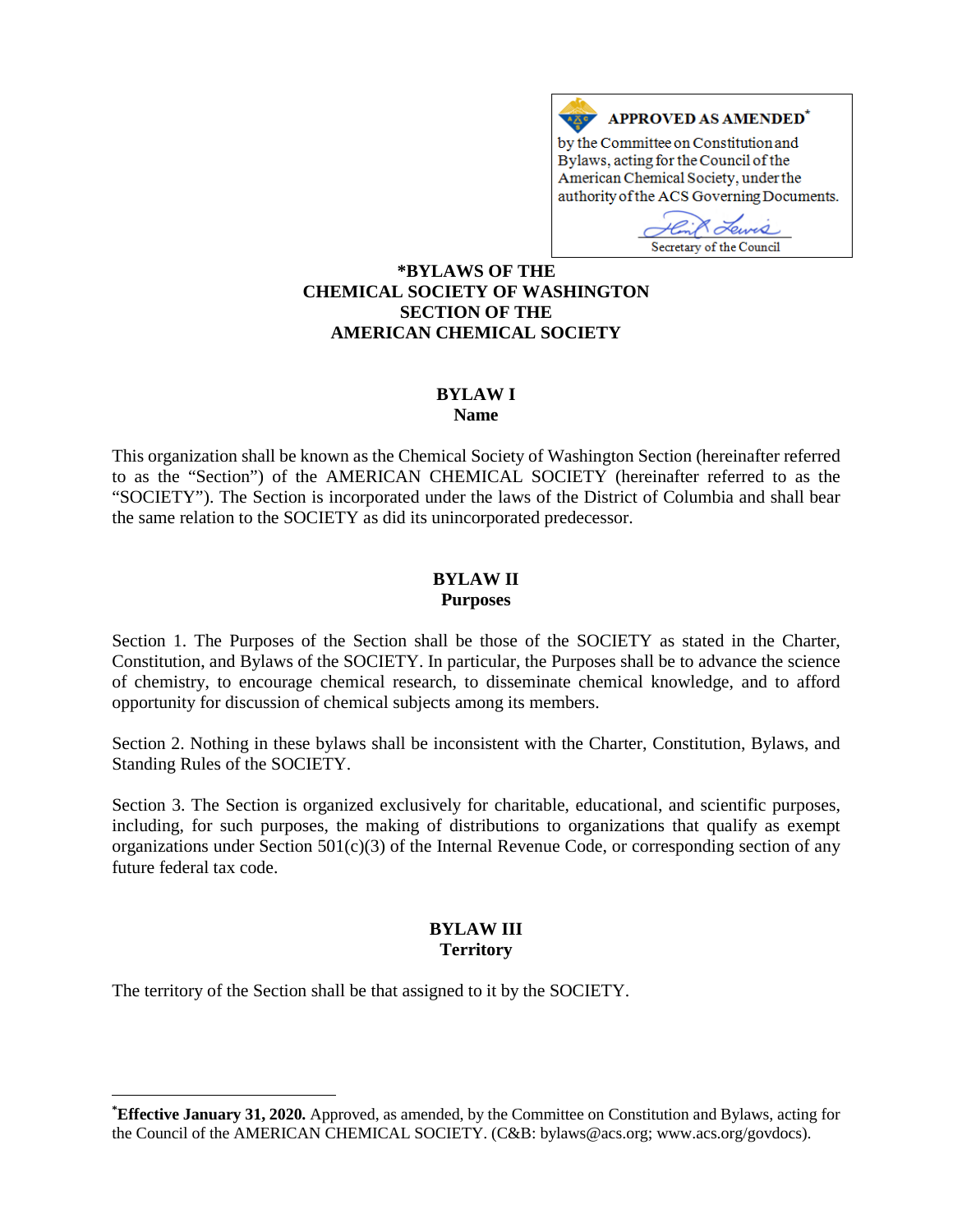#### **BYLAW IV Officers, Councilor(s), Board of Managers, and the Executive Committee**

Section 1. The officers of the Section shall be MEMBERS of the SOCIETY and the Section and shall consist of the President, President-Elect, Immediate Past President, Secretary, and Treasurer. The President and President-Elect shall be the Chair and Chair-Elect, respectively, of the Section.

Section 2. The Board of Managers (hereinafter referred to as the "Board") shall be the governing body of the Section and as such shall have full power to conduct, manage, and direct the business and affairs of the Section in accordance with the Constitution and Bylaws of the SOCIETY and these bylaws. The Board shall be responsible for all expenditures of funds and shall direct the Treasurer to make such expenditures.

- a. The Board shall consist of the officers of the Section, the Councilor(s), the Alternate Councilor(s), and twelve Managers-at-Large, who shall be members of the SOCIETY and the Section and shall be elected as described later in these bylaws. The chairs of all standing committees, if not members of the Board, and all members of the Council of the SOCIETY, who are members of the Section but not Councilors of the Section, shall be non-voting advisory members of the Board.
- b. Except as provided elsewhere in these bylaws, all members of the Board shall assume office on the first day of January following their election.
- c. Executive Committee
	- (1) At its first meeting each year, the Board shall create an Executive Committee, to act for the Board in matters expressly delegated to it by the Board or by these bylaws. Members of the Executive Committee, comprising of the officers of the Section and four members of the Board, who shall be selected by the Board at its first meeting of each year, shall serve for one year beginning immediately and until their successors have been elected or chosen.
	- (2) The Executive Committee shall meet upon due notice either at the call of the President, who shall serve as chair of the Executive Committee, or upon request of four of its members. A quorum for an Executive Committee meeting shall consist of four members of the Executive Committee. In the absence of a quorum, called meetings of the Executive Committee shall adjourn to a specific date.
- d. The Board shall have the authority to establish standards of conduct to be followed by members at Section meetings and other Section events and to establish procedures for addressing violations of those standards of conduct. Such standards and procedures shall be in accordance with these bylaws and the SOCIETY's conduct policy.
- e. The Board shall have authority to adopt and change the common seal of the Section.

Section 3. The President, President-Elect, and Immediate Past President each shall serve for a term of one year. At the end of the President-Elect's term of office, the President-Elect shall succeed to the office of President and the President shall serve as Immediate Past President. The Secretary and Treasurer shall serve for a term of two years and shall be elected in alternate years, whenever possible, to provide for a rotation of terms. In the event both positions become vacant in the same year, the Secretary shall be elected for a one-year term to restore the alternate year election cycle. Six of the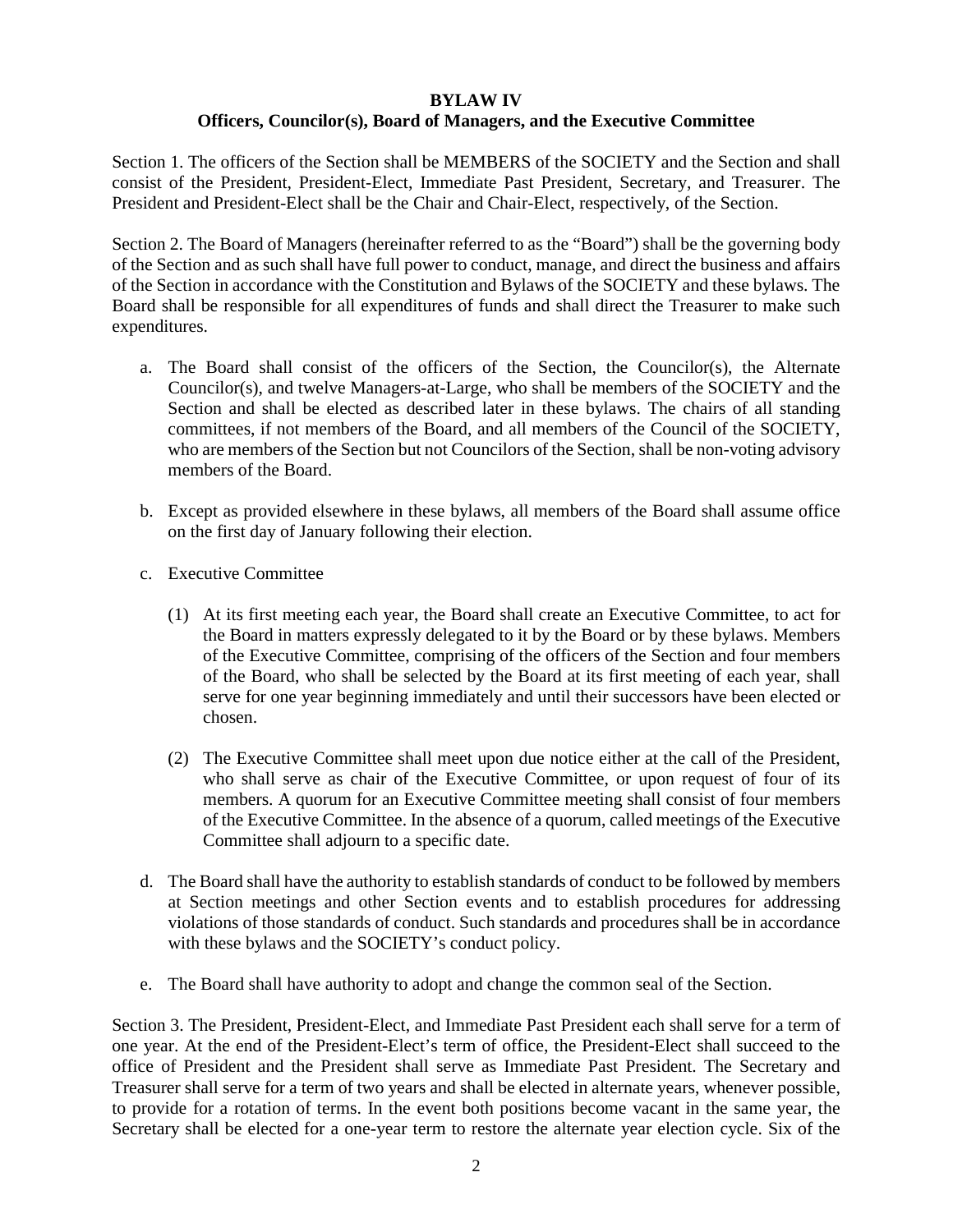twelve Managers-at-Large shall be elected each year to serve for two–year terms. If more than six positions are vacant in a given year, candidates who receive the six highest votes shall serve for two years and the candidates who receive the next highest votes shall serve one-year terms to restore the election cycle.

Section 4. The duties of the officers, Councilor(s), Alternate Councilor(s), and Managers-at-Large shall be such as usually pertain to their offices, together with those required by these bylaws and by the Bylaws and Standing Rules of the SOCIETY, and such other duties as may be assigned to them from time to time by the Board.

- a. The duties of the President shall be to preside at meetings of the Board, to carry into effect the decisions and recommendations of the Board, to preside at meetings of the Section to conduct governance business, to appoint all committee chairs and committee members except as stated elsewhere in these bylaws, and to carry out the duties required by the Standing Rules of the SOCIETY.
- b. The duties of the President-Elect shall be to assist the President with the direction and management of the Section. In the absence of the President, the duties of the office shall devolve upon the President-Elect.
- c. The duties of the Immediate Past President shall be to prepare and submit the Section's annual report to the SOCIETY and to ensure that this report is made available to the Section's members and affiliates once it has been accepted by the SOCIETY. The Immediate Past President shall preside over meetings in the absence of both the President and President-Elect.
- d. The duties of the Secretary shall be to keep a record of the minutes of the meetings of the Section and of the Board, to maintain a list of members and affiliates, to send to members and affiliates such notices as the business of the Section may require, and to carry out the duties required by the Bylaws and Standing Rules of the SOCIETY and elsewhere in these bylaws.
- e. The Treasurer shall have charge of the funds of the Section, keep an accurate record of all receipts and disbursements, receive dues, make those disbursements approved by the Board, and file all necessary tax returns and other financial documents as required by the laws of the District of Columbia and the United States. The Treasurer shall render an account of all transactions and of the financial condition of the Section to the Board at times set by the Board, and shall submit such reports as are required by the Standing Rules of the SOCIETY.
- f. The duties of the Managers-at Large shall include bringing before the Board such items of concern to members of the Section that have been brought to their attention, as well as any duties assigned by the Board.

# Section 5. Vacancies

- a. In the event of a vacancy in the office of President, the President-Elect shall assume the duties of President for the remainder of the term. In such case, the President-Elect moving into the position of President shall also hold that position during the normal term as President as part of the leadership transition.
- b. A vacancy in the office of President-Elect shall be filled by majority vote of the Board at its next regularly scheduled meeting. The appointed President-Elect shall not automatically become President in the following year. If the vacancy occurs before the election ballot for that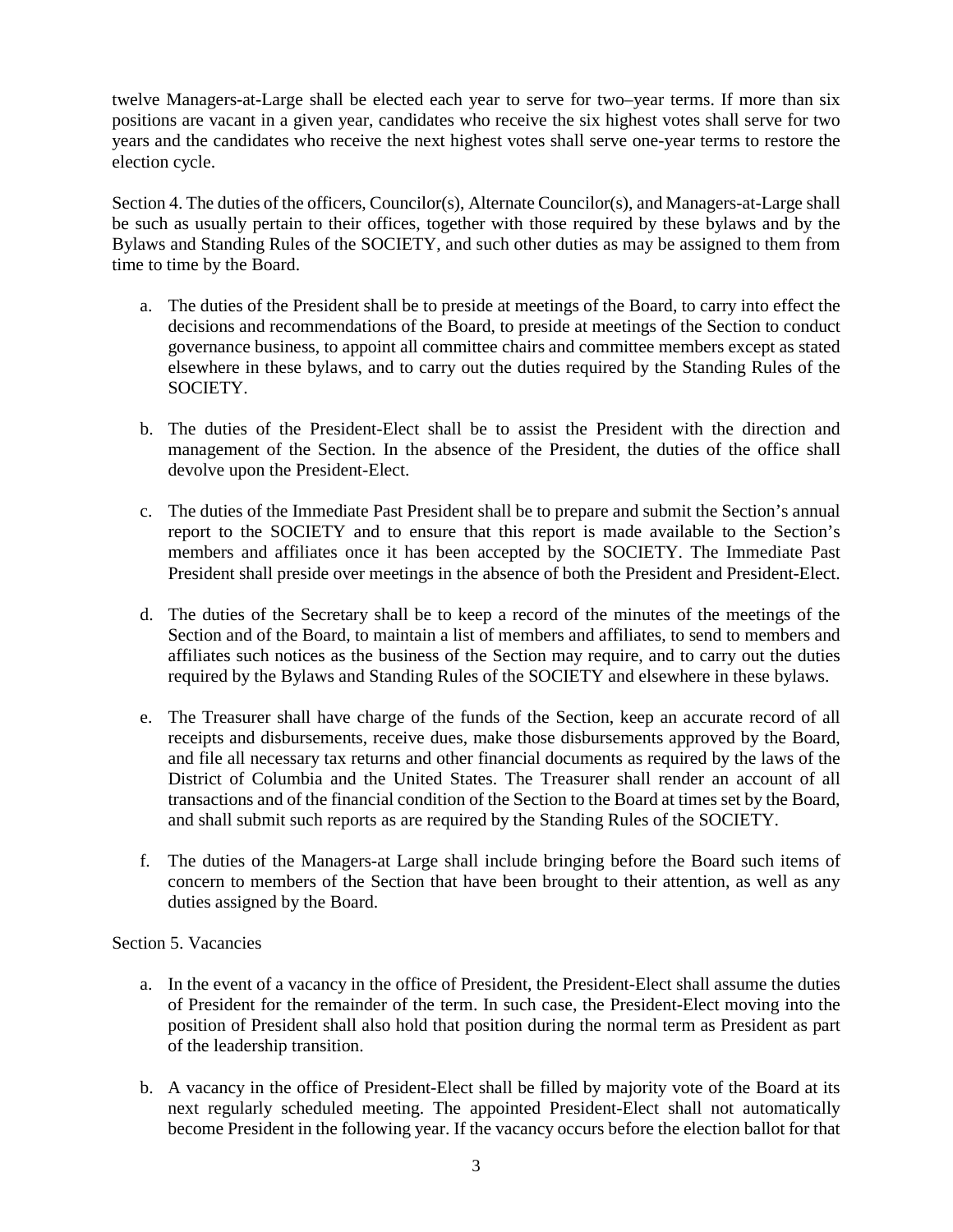year is completed, both a President and a President-Elect shall be elected in that year. If the vacancy occurs after the election ballot for that year is completed, the term of the President-Elect selected by the Board shall end on the first day of January of the following year.

- c. A vacancy in the office of Immediate Past President shall be filled by the most senior Councilor who is not currently an officer. The Executive Committee, by majority vote, shall confirm this.
- d. Vacancies in the offices of Secretary or Treasurer shall be filled by majority vote of the Executive Committee not more than twenty days after occurrence of the vacancy. This interim appointment shall last only until a replacement is elected and assumes office January 1 following the next annual election.
- e. Vacancies in the position(s) of Manager-at-Large shall be filled for the remainder of the unexpired term at the time of the next annual election.
- f. The Chief Executive Officer of the SOCIETY shall be informed of the filling of any vacancy except that of a vacancy in the position of Manager-at-Large.

Section 6. Councilor(s), Alternate Councilor(s), and Temporary Substitute Councilor

- a. The Section shall have Councilor(s) and Alternate Councilor(s) as provided in the Constitution, Bylaws, and Standing Rules of the SOCIETY. The Section's Councilor(s) and Alternate Councilor(s) shall carry out those duties assigned to them by the Bylaws, and Standing Rules of the SOCIETY. In particular, the Councilor(s) (or Alternate Councilor(s) or Temporary Substitute Councilor if so designated to serve in place of the Councilor for a particular meeting), shall attend meetings of the Council of the SOCIETY and represent the Section at such meetings.
- b. Councilor(s) and Alternate Councilor(s) shall be elected by ballot from among the MEMBERS for three-year terms beginning January 1. Only one ballot shall be used for the election of Councilor(s) and Alternate Councilor(s). Reelection is permissible. Councilor(s) shall be elected in separate years, whenever possible, to provide for a rotation of terms in accordance with the Standing Rules of the SOCIETY. A partial term of one or two years shall be used whenever necessary to establish or to restore rotation of three-year terms provided that the Councilor or Alternate Councilor agree to the partial term before the election.
- c. No person holding the office of Councilor or Alternate Councilor for a term extending beyond the first day of January following an election shall be eligible to be a candidate for the office of Councilor in that election unless the incumbent shall first tender a resignation from the aforesaid office, effective on or before the first day of January following the election.
- d. No person holding the office of Councilor shall be eligible to be a candidate for reelection who has not attended at least one-half of the meetings of the Council of the SOCIETY held during the incumbent's term of office.
- e. In the event that a Councilor is unable to attend a specified meeting of the Council of the SOCIETY, the President shall appoint one of the Alternate Councilor(s) to serve as Councilor at the specified meeting. When practical, preference for appointment shall be given to the Alternate Councilor(s) with longest seniority of service. Such appointment of an Alternate Councilor shall be for only one meeting.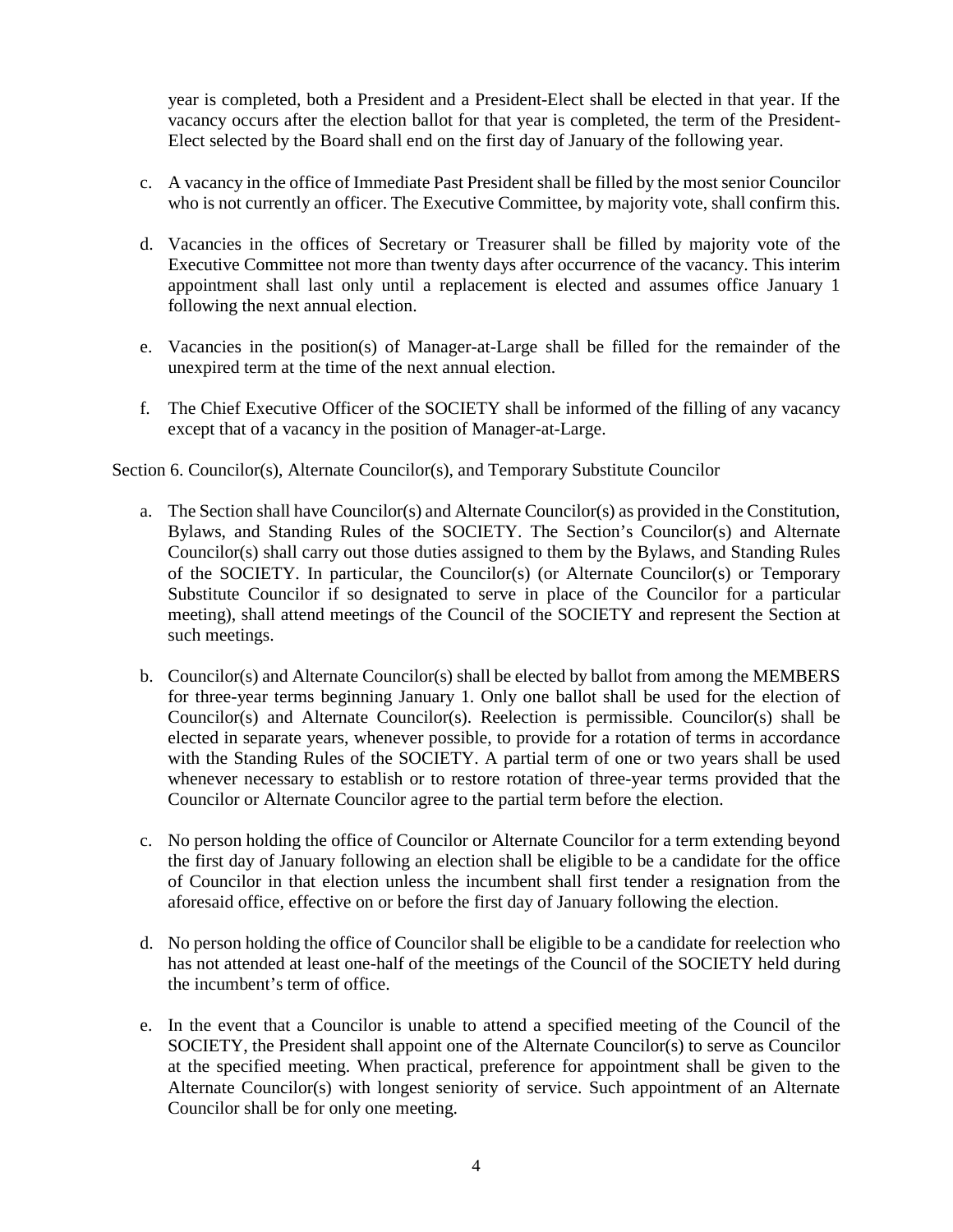- f. If every Councilor and Alternate Councilor of the Section will be absent from a Council meeting, thus leaving the Section without representation at such meeting, the Executive Committee may, acting *ad interim* for the Board, designate one MEMBER of the Section as a Temporary Substitute Councilor in accordance with the Standing Rules of the SOCIETY.
- g. The Board shall designate one or more Councilor(s) to be disqualified under the SOCIETY's Standing Rules for reallocation of Councilor(s) among the Sections.
- h. Any vacancy in the position of Councilor or Alternate Councilor shall be filled for the remainder of the unexpired term at the time of the next annual election. The vacancy may be filled until the next annual election by appointment by the Board.

#### **BYLAW V Members and Affiliates**

Section 1. The rolls of the Section shall include those MEMBERS and STUDENT MEMBERS (hereinafter collectively referred to as "members") and Society Affiliates of the SOCIETY residing within the territory of the Section provided that any exceptions to this rule shall be made in conformity with the Constitution and Bylaws of the SOCIETY.

Section 2. STUDENT MEMBERS shall be entitled to all privileges of membership except that of holding an elective position of the SOCIETY. A STUDENT MEMBER may not serve as a Councilor, Alternate Councilor, Temporary Substitute Councilor, or officer of the Section but may hold the elective position of Manager-at-Large of the Section as noted elsewhere in these bylaws. A STUDENT MEMBER may be appointed as chair of any committee except the standing committees listed elsewhere in these bylaws.

Section 3.

- a. The Section may have Local Section Affiliates as authorized in the Standing Rules of the SOCIETY. Candidates for Local Section Affiliates must be nominated by two members, in writing to the Board, and be elected by the Board at one of its regularly scheduled meetings. A Local Section Affiliate shall retain affiliate status only so long as payment is made of Local Section Affiliate dues in the amount specified by the Board, but not less than two dollars (\$2.00) per annum , provided that exceptions shall be made in conformity with the Standing Rules of the SOCIETY.
- b. A Local Section Affiliate may not (1) hold an elective position, (2) vote on Articles of Incorporation and bylaws, (3) vote for Councilor(s), Alternate Councilor(s), or elective position(s) of the Section, or (4) serve as a voting member of the Board. A Local Section Affiliate may be appointed as chair of any committee except the standing committees listed elsewhere in these bylaws.

Section 4. Society Affiliates may be assessed dues in the amount specified by the Board, provided that exceptions shall be made in conformity with the Standing Rules of the SOCIETY. A Society Affiliate may not (1) hold an elective position, (2) vote on Articles of Incorporation and bylaws of the Section, (3) vote for the Councilor(s), Alternate Councilor(s), and elective position(s) of the Section, or (4) serve as a voting member of the Board. A Society Affiliate may be appointed as chair of any committee except the standing committees listed elsewhere in these bylaws.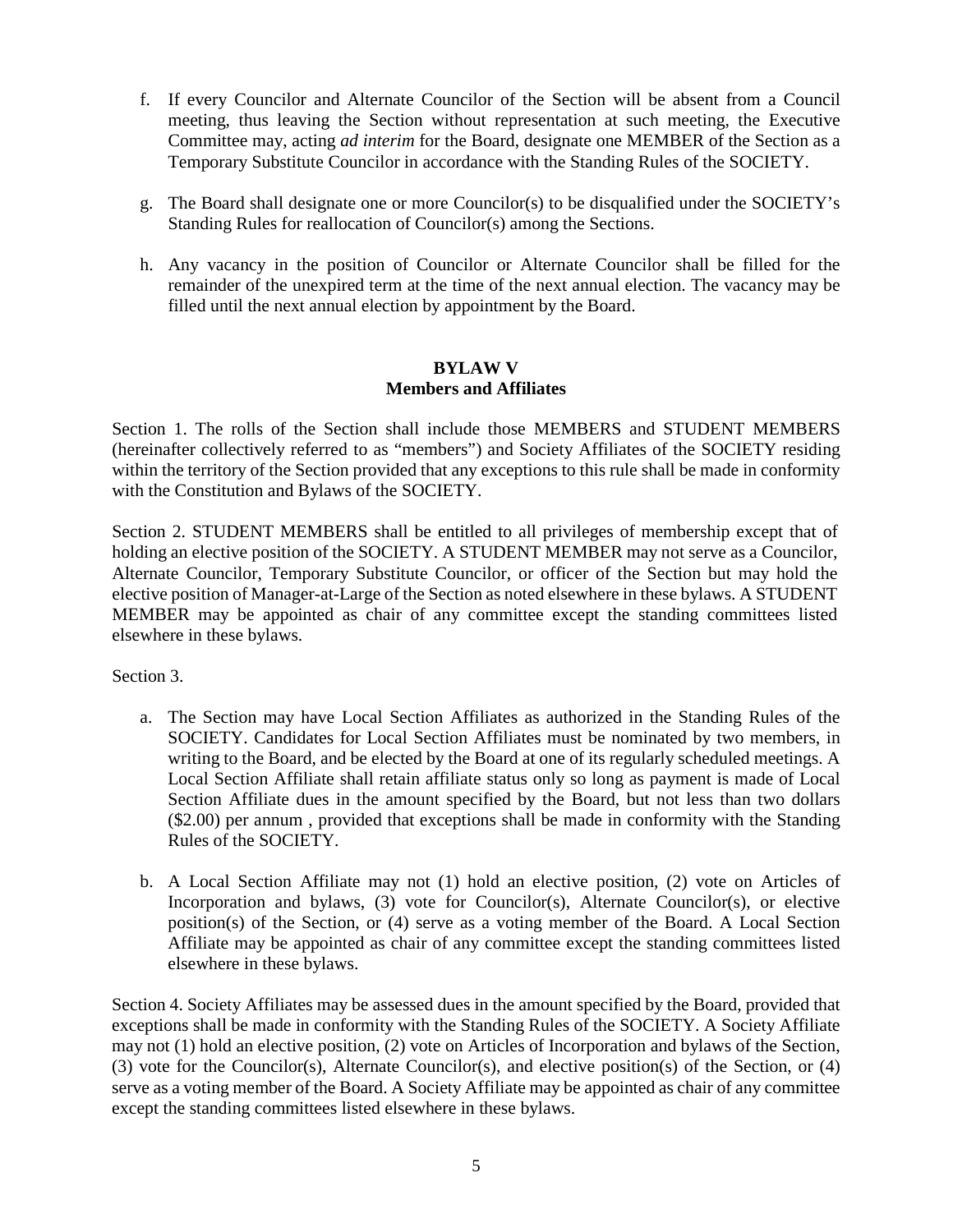Section 5. Members and affiliates shall have such rights and privileges as accorded to them by the Bylaws and Standing Rules of the SOCIETY and these bylaws.

#### **BYLAW VI Manner of Election**

Section 1. The election of officers, Councilor(s), Alternate Councilor(s), and six Managers-at-Large, except as noted elsewhere in these bylaws, shall be conducted by a ballot distributed to the members of the Section in accordance with the Bylaws and Standing Rules of the SOCIETY and these bylaws. Local Section Affiliates and Society Affiliates may not vote for officers, Managers-at-Large, Councilor(s), or Alternate Councilor(s).

Section 2. Not later than May 31 of each year, the Nomination Committee shall publish a call for nominations in the Section newsletter or on the Section website. Prior to August 15, any member eligible to vote in the election may nominate, in writing, candidates for office, provided that the candidates are MEMBERS of the Section for officers, Councilor(s), and Alternate Councilor(s), and members for Managers-at-Large as required elsewhere in these bylaws. If the number of nominees for an office is less than twice the number of positions to be filled, the Nominations Committee may recruit and add additional candidates up to that limit. The Nominations Committee shall prepare and report its ballot no later than August 31. All candidates nominated shall have indicated willingness to serve if elected. No candidate may stand for election to more than one position.

Section 3. The candidates for each office, for Councilor(s)/Alternate Councilor(s), and for Managersat-Large shall be listed in a randomly selected order on a ballot to be distributed by October 15, only to eligible voters as noted above. Councilor(s) and Alternate Councilor(s) shall be elected from one ballot as mentioned above. The ballot shall provide for a write-in candidate for each position to be filled. Each candidate shall be afforded the opportunity to provide a statement to accompany the ballot. A paper ballot shall be provided to any eligible voter who requests it. Balloting shall close at 11:59 p.m., Eastern Time, on November 15.

Section 4. The ballots shall be tabulated and validated not later than November 30. For officers, the candidate with the largest number of votes shall be declared elected. For Managers-at-Large, the six candidates receiving the largest number of votes will be declared elected to two-year terms and any one-year terms will be filled in descending order of number of votes received among the remaining candidates. For Councilor(s) and Alternate Councilor(s), candidates will be ranked in descending order of votes received and vacancies filled in order of: three-year term as Councilor, partial term as Councilor, three-year term as Alternate Councilor, partial term as Alternate Councilor. In case of a tie vote for any position, the tie shall be broken by random selection as decided by the Board.

Section 5. The results shall be announced by the President or the President's designee as soon as possible after the election, and also published in the Section's newsletter and on the Section's website soon thereafter. The results shall be certified to the Chief Executive Officer of the SOCIETY not later than December 1.

Section 6. If, as a consequence of disaster or act of God, it proves impossible to hold elections at the scheduled time, the Board shall arrange to hold elections consistent with these bylaws at the earliest practical date. In such an event, incumbents will continue in office until thirty days after the election of their successors has been verified.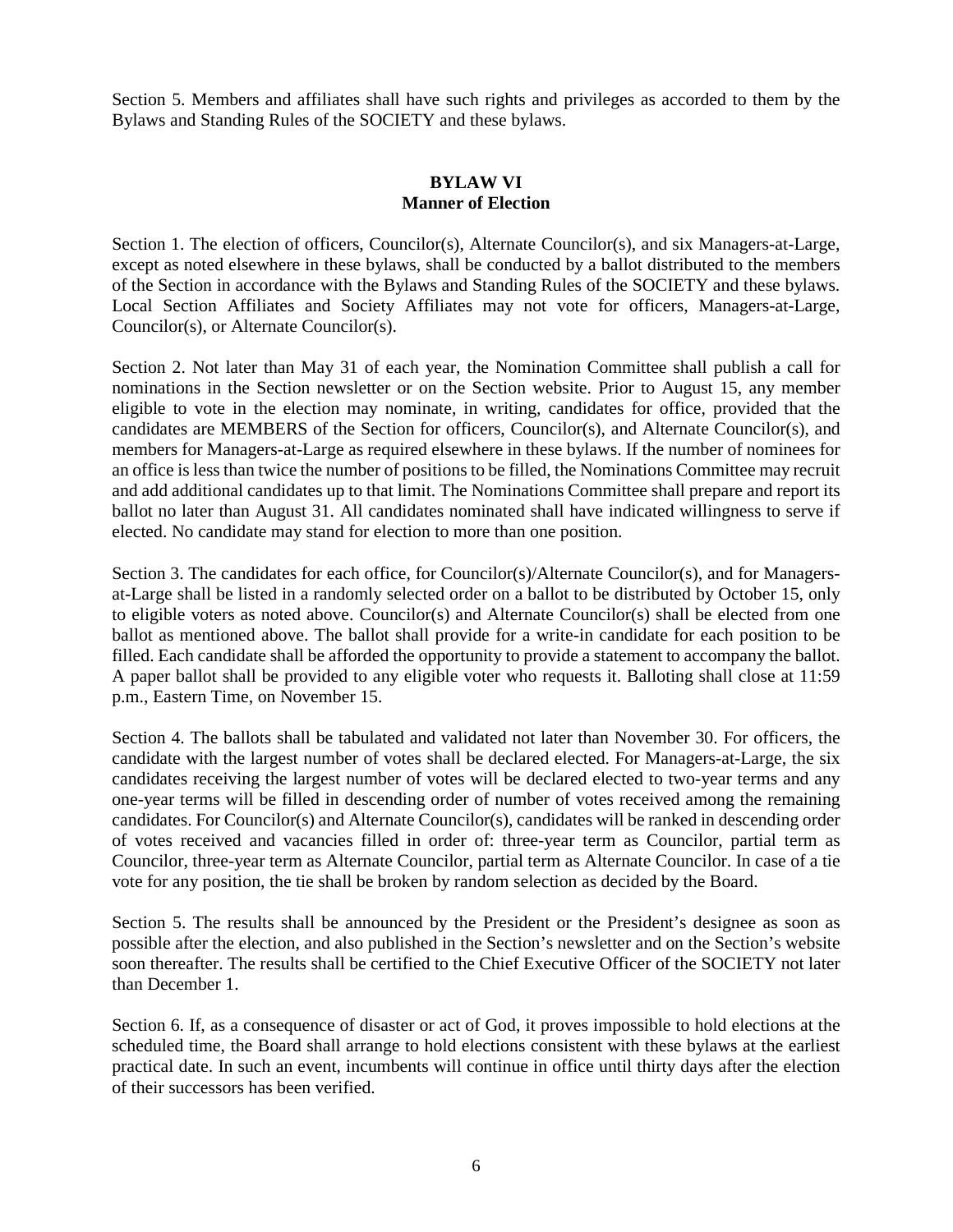Section 7. In accordance with the SOCIETY's Standing Rules, balloting procedures should ensure fair balloting that is open to all eligible members, protection against fraudulent balloting, and the timely reporting and archiving of balloting results.

# **BYLAW VII Recall of Elected Officials**

Section 1. The elected officials of the Section (officers and Managers-at-Large, but not Councilors or Alternate Councilors) are subject to recall for neglect of duties or conduct injurious to the Section or the SOCIETY. These recall procedures are not applicable to Councilor(s) and Alternate Councilor(s).

Section 2. The recall of an official shall be initiated when a signed petition, indicating in writing the specific charges and reasonable substantiating evidence, is submitted to the President from at least five members of the Board or at least 25 members of the Section. In the event the President is the official in question, the President-Elect shall receive the petition and shall assume the duties of the President with respect to this issue until the issue is resolved.

Section 3. The President shall, without delay, determine that the petitioners are aware of the gravity of their actions and the procedures to be followed. The President shall seek an alternate resolution to the problem and a withdrawal of the petition at this time. In the absence of a resolution to the problem, the President shall notify the members of the Board and call a special meeting within thirty days.

- a. The Board shall promptly continue the recall process or dismiss the petition as ill-founded or find an alternative solution to the problem. The President shall promptly inform the petitioners and the official of the decision of the Board. If no contact with the official can be made after a reasonable effort, the Board may remove the official in question with a two-thirds (2/3) vote of the remaining members.
- b. If the proceedings continue:
	- (1) The President shall assign the duties of the official to another qualified member or MEMBER of the Section, as required elsewhere in these bylaws, until the issue is resolved.
	- (2) The official shall be offered an opportunity to answer the allegations in the petition before the Board. A certified letter shall be sent to the last known address on the official SOCIETY membership roll. Upon notification, the official shall have thirty days to make a written response to the allegations.
	- (3) The Board shall decide whether or not to proceed after studying the official's response. The President shall inform the official and the petitioners of the decision of the Board. If the Board decides that the proceedings shall continue, the official shall choose one of the following options:
		- (a) The official may resign.
		- (b) The official may request a recall vote. Section members shall be informed, through brief written statements prepared by the Board and the official, of the issues involved with the recall vote. Both statements shall be distributed to the members with the ballot. A paper ballot shall be provided to any member who requests it. At least two-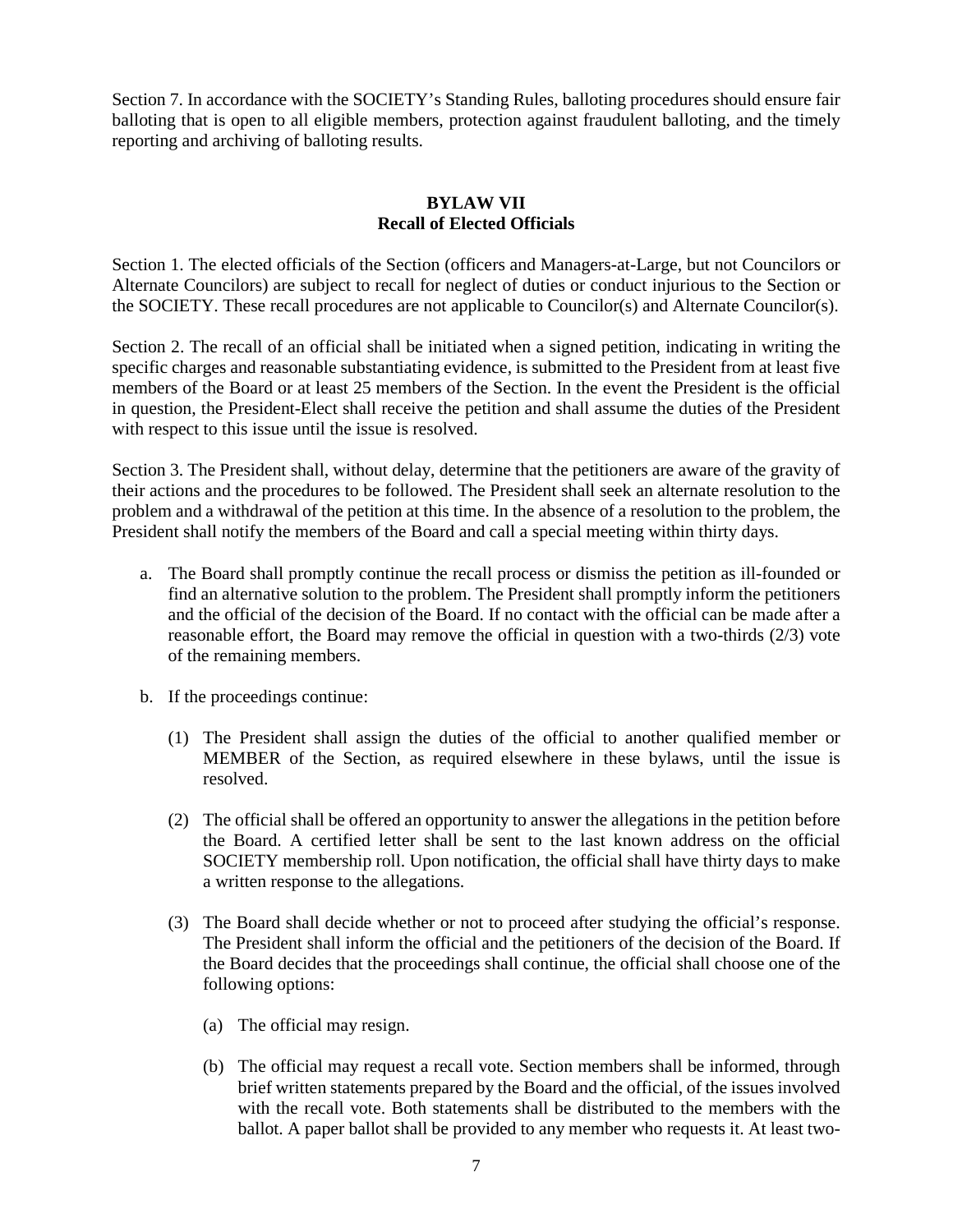thirds (2/3) of the votes cast shall be required for the official to be removed from office. The membership shall be informed of the results of the recall vote.

- (c) The official may request a hearing and a recall vote by the remaining members of the Board. At least a two-thirds (2/3) vote of the remaining members of the Board shall be required to recall the official.
- (d) The official may choose not to respond and thus forfeit the position.

Section 4. The vacancy provisions of these bylaws shall be used to fill a vacancy caused by a recall process. The Executive Director of the SOCIETY shall be informed of the recall and the filling of the vacancy.

## **BYLAW VIII Committees**

Section 1. The Board shall establish committees as necessary for the proper operation of the Section. All committee members shall be members and/or affiliates of the SOCIETY and the Section.

Section 2. The Section shall have the following standing committees: Audit, Budget, Communications, Finance, Programs, and Nominations.

- a. The Audit Committee shall regularly examine the accounts of the Treasurer. The Audit Committee shall arrange for regular reviews of the Section's finances.
- b. The Budget Committee shall prepare a budget for the following year, to be approved by the Board prior to the close of the annual elections. The committee shall verify that expenses are charged and income credited to the correct activities and programs, and advise the Board regarding proposed amendments to the budget. The Treasurer shall be, ex officio, a member of the Budget Committee.
- c. The Communications Committee shall be responsible for overseeing the regular publications of the Section and the operation and content of the Section's website. The Committee shall recruit an Editor for the Section's newsletter and website and arrange appropriate contracts for advertising and publishing services, with the advice and consent of the Board.
- d. The Finance Committee shall review the investments of the Section and shall make recommendations to the Board regarding the handling of the finances of the Section.
- e. The Programs Committee shall arrange the technical meetings and programs of the Section, recruit speakers, contract venues and other meeting services, and advertise these events to the membership.
- f. The Nominations Committee shall supervise the nominations and elections processes in accordance with these bylaws and the Bylaws and Standing Rules of the SOCIETY.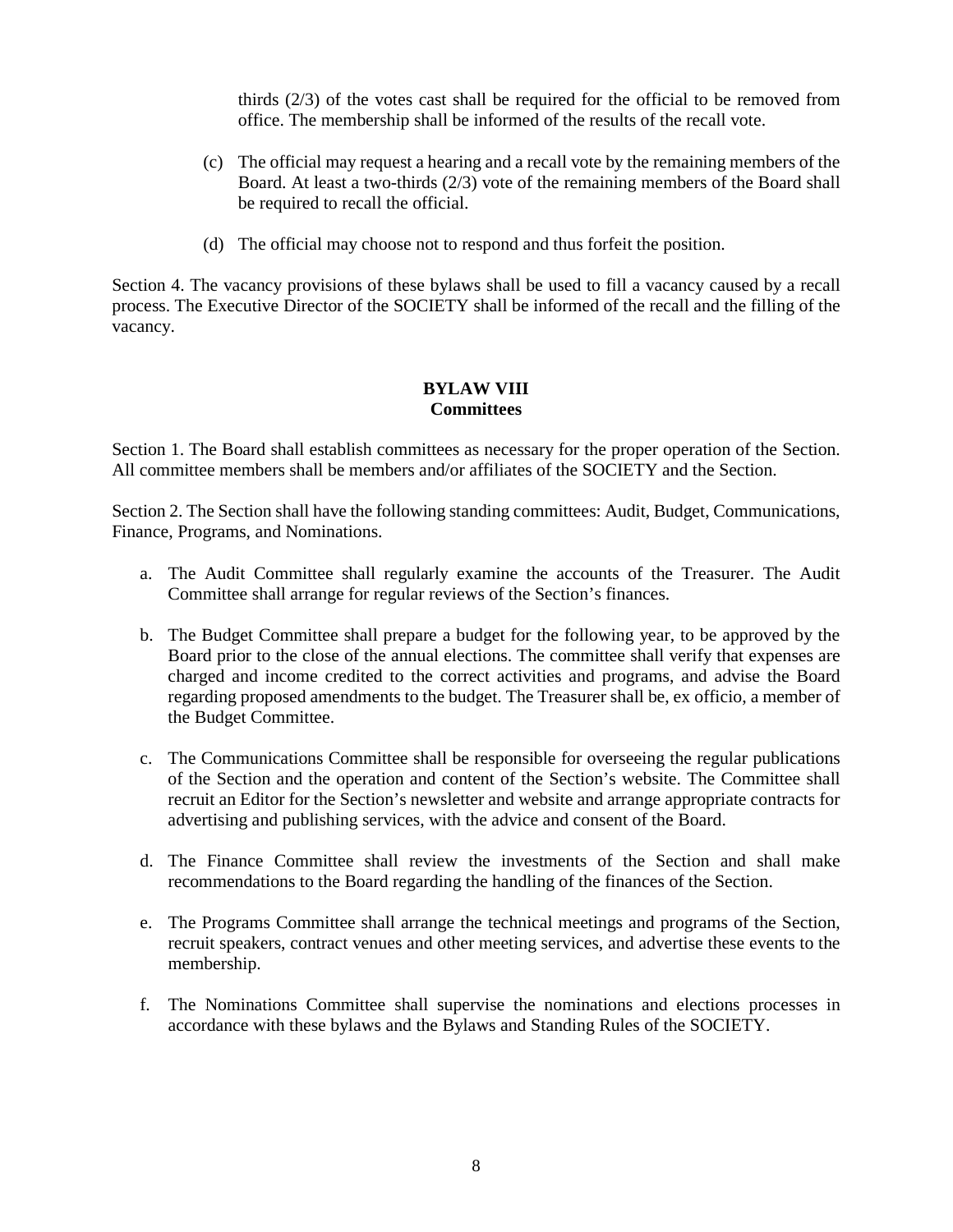## **BYLAW IX Meetings**

Section 1. The Board meetings are meetings of the Section to conduct governance business, for which these meetings are open to all members and affiliates of the Section, except if the Board adjourns to an executive meeting. As needed and if approved by a majority vote of the Board, members, but not affiliates, of the Section may be asked to vote on issues that might come before the Board to conduct governance business; otherwise, only Board members may vote.

- a. The Board shall hold at least five meetings each year to conduct governance business for the Section. The schedule of these Board meetings for the coming year shall be approved at the last regular Board meeting of the current year, and the times and places of these meetings shall be promptly published in the Section's newsletter or on the Section's website. One meeting must be scheduled in January and one in November.
- b. The schedule of Board meetings may be modified by the Board as necessary, provided that at least ten days' notice is given to the members and affiliates of the Section.

Section 2. A quorum for a Board meeting shall consist of a majority of the voting members of the Board. In the absence of a quorum, called meetings of the Board shall adjourn to a specific date.

Section 3. The President shall set the order of business for meetings of the Board. The order of business may be suspended by a majority vote of the members of the Board.

Section 4. The Section may hold special Board meetings to conduct business upon the written request of five members of the Board or 25 members of the Section. To be valid, such request shall be received by the Secretary at least ten days before the date requested for the meeting and shall state the exact nature of the business to be transacted. No other business shall transpire at such meetings.

Section 5. Meetings of the Executive Committee are described elsewhere in these bylaws.

Section 6. Meetings of the Board may, with the approval of the Executive Committee, be held by means of electronic communications technology that permits those in attendance to read or hear the proceedings substantially concurrently with their occurrence, to vote on matters submitted, to pose questions, and to make comments.

Section 7. The Section shall hold technical meetings and programs throughout the year at times arranged by the Programs Committee, with the advice and consent of the Board. These meetings shall be announced in the Section's newsletter or on the Section's website, and shall be open to the public.

Section 8. The fee for registration at any technical or special meeting or program shall be decided by the Programs Committee in accordance with these bylaws.

Section 9. The President may, with the advice and consent of the Board, assign other committees to hold a technical meeting or program for special event(s), or create *ad hoc* committees for such purpose(s). For that event only, that committee shall have the full power and authority that is normally accorded to the Programs Committee.

Section 10. The most recent edition of *Robert's Rules of Order Newly Revised* shall be the parliamentary authority for all matters not covered in these bylaws or in the SOCIETY's documents.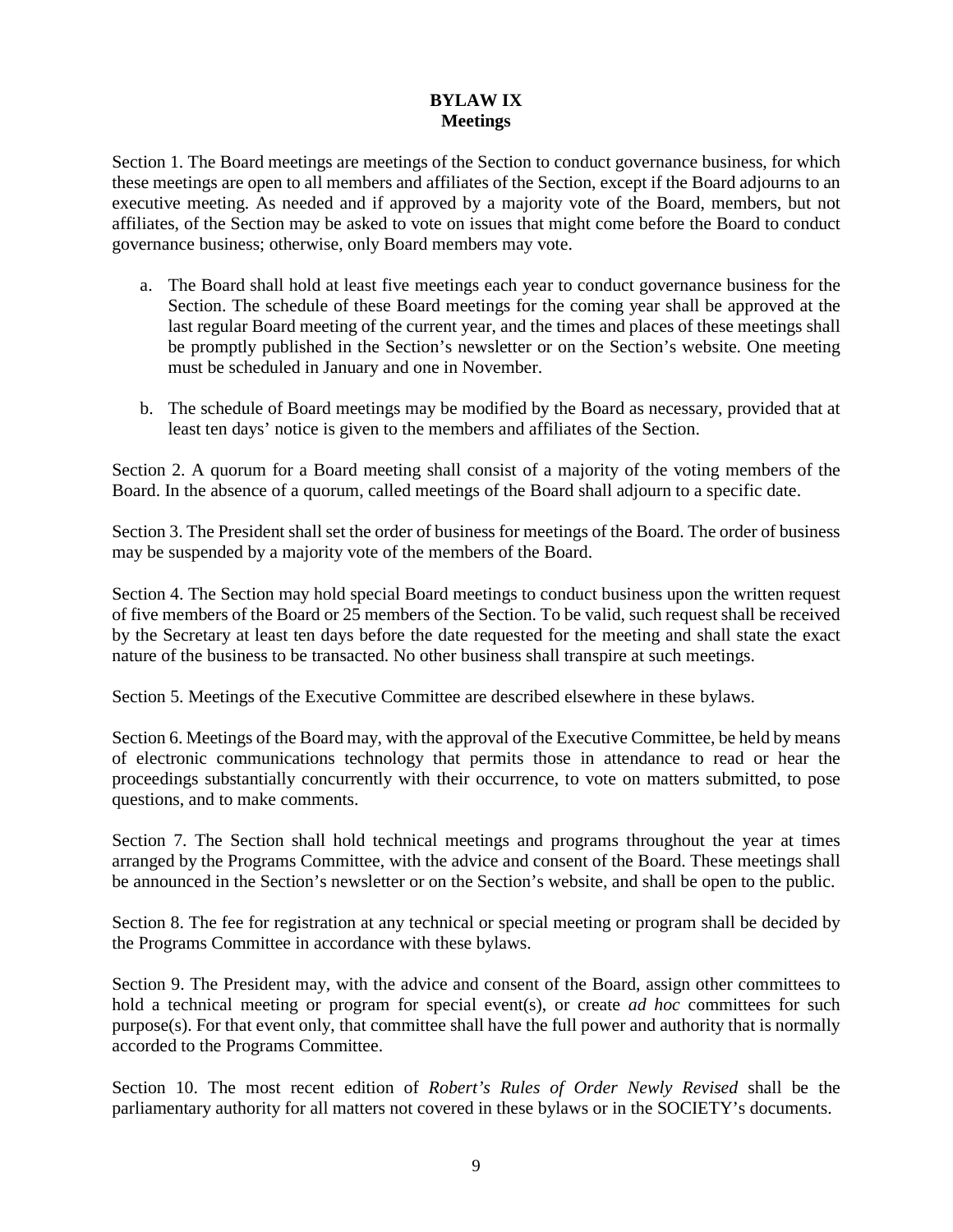## **BYLAW X Finances**

# Section 1.

- a. Members of the Section may be assessed voluntary Local Section dues in an amount set by the Board. The Board shall have the option to waive or discount dues for STUDENT MEMBERS and for others as provided in the SOCIETY's Standing Rules for waived or discounted dues.
- b. Society Affiliates may be assessed annual dues in an amount set by the Board, as mentioned elsewhere in these bylaws.
- c. The annual dues of Local Section Affiliates shall be determined by the Board in accordance with the Standing Rules of the SOCIETY, and as mentioned elsewhere in these bylaws.

Section 2. The Section may raise or collect funds to be expended for local purposes and may have the entire management and control of such funds insofar as such management and control shall not conflict with any provision of these bylaws or with the Bylaws or Standing Rules of the SOCIETY.

Section 3. The Section may receive donations or bequests made to it and may expend or invest the same on behalf of the Section. Such expenditures or investments shall be made by the Treasurer of the Section upon authorization by the Board.

Section 4. An annual audit of the books of the Treasurer and of any other transactions regarding the Section's funds shall be conducted by two or more disinterested members or individuals, appointed by the President, with the advice and consent of the Board. The audit report shall be submitted to the Board by January 31.

# **BYLAW XI Affiliation with Other Technical Organizations**

Section 1. The Section may affiliate with other technical organizations operating within the territory of the Section provided that such affiliation does not contravene the Charter, Constitution, Bylaws, Standing Rules, or Regulations of the SOCIETY. Such affiliation must be approved by the Board, by confirmation by the Council Committee on Constitution and Bylaws, and in compliance with the specific requirements of the Bylaws of the SOCIETY.

Section 2. The affiliation with the technical organization shall become effective upon authorization by the Board, by the Council Committee on Local Section Activities, and by confirmation by the Council Committee on Constitution and Bylaws.

Section 3. The Board may terminate the affiliation with any technical organization by notifying, in writing, the governing body of the technical organization. The technical organization may terminate the affiliation upon written notice to the Board. Affiliations shall terminate after five years unless reauthorized by the Board. The term of each subsequent reauthorization shall not exceed five years.